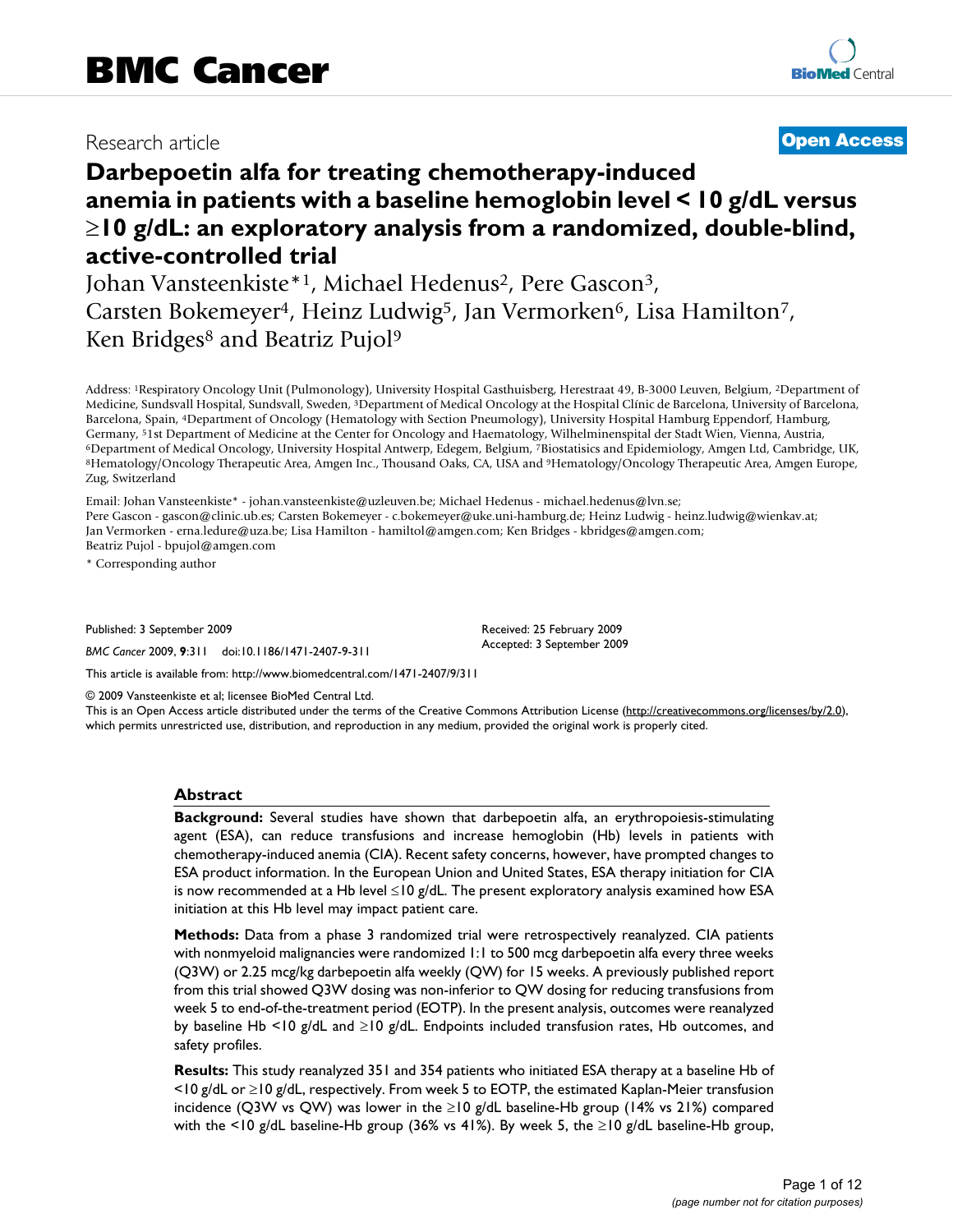but not the <10 g/dL baseline-Hb group, achieved a mean Hb ≥11 g/dL. The Kaplan-Meier estimate of percentage of patients (Q3W vs QW) who achieved Hb ≥11 g/dL from week 1 to EOTP was 90% vs 85% in the ≥10 g/dL baseline-Hb group and 54% vs 57% in the <10 g/dL baseline-Hb group. Both baseline-Hb groups maintained mean Hb levels <12 g/dL and had similar safety profiles, though more patients in the ≥10 g/dL baseline-Hb group reached the threshold Hb of ≥13 g/dL.

**Conclusion:** In this exploratory analysis, darbepoetin alfa Q3W and QW raised Hb levels and maintained mean Hb at <12 g/dL in both baseline-Hb groups. The ≥10 g/dL baseline-Hb group had fewer transfusions and faster anemia correction. Additional studies should prospectively evaluate the relationship between Hb levels at ESA initiation and outcomes.

**Trial Registration:** ClinicalTrials.gov Identifier NCT00118638.

# **Background**

Patients with cancer who receive myelosuppressive chemotherapy may develop chemotherapy-induced anemia (CIA), which can be a debilitating condition resulting in increased morbidities and fatigue [[1](#page-10-0),[2](#page-10-1)]. Erythropoiesisstimulating agents (ESAs) are recombinant therapeutic agents (such as darbepoetin alfa and Epoetin alfa) that are used to treat anemia. Another method used to treat anemia is red blood cell (RBC) transfusions, which have only a transient effect and are associated with risks, such as exposure to infectious agents [[3](#page-10-2)] and the more common risk of transfusion-related acute lung injury [\[4\]](#page-10-3). In addition, a retrospective cohort study recently observed that transfusions were associated with an increased incidence of thromboembolic events and increased mortality in hospitalized cancer patients [\[5\]](#page-10-4). There are also safety concerns with ESAs, including the established increased risk of venous thromboembolic events [[6](#page-10-5)]. However, ESAs are currently the only therapeutic alternative to transfusions.

Numerous clinical trials have demonstrated the efficacy of ESAs for reducing the incidence of transfusions and raising hemoglobin (Hb) levels in cancer patients receiving chemotherapy [[7](#page-10-6)[-12](#page-11-0)]. Some studies have also indicated that ESAs can reduce fatigue in this patient population [[2](#page-10-1)[,10](#page-10-7),[13,](#page-11-1)[14](#page-11-2)], as recognized by evidence-based guidelines [[15](#page-11-3)]. ESAs are currently approved in both the European Union (EU) and the United States (US) for treating anemia in cancer patients receiving myelosuppressive chemotherapy [[16-](#page-11-4)[19\]](#page-11-5).

Though ESAs appear to have an established efficacy profile and favorable adverse-event profile in adult cancer patients, recent findings from several individual studies conducted in off-label ESA settings have raised concerns regarding the potential for ESA-associated adverse survival and disease progression outcomes [\[8](#page-10-8)[,20](#page-11-6)[-26](#page-11-7)]. Information from eight individual studies reporting increased mortality and/or disease progression with ESA use have been added globally to all ESA product information [\[16](#page-11-4)[-19](#page-11-5)]. Although 4 of these 8 studies were conducted in the

approved chemotherapy setting, 3 of the 4 were anemiaprevention studies that allowed inclusion of patients with high baseline Hb levels [[20](#page-11-6),[22,](#page-11-8)[25](#page-11-9)] and all 4 studies targeted high Hb values ( $\geq$ 12 g/dL) [[8](#page-10-8),[20,](#page-11-6)[22](#page-11-8),[25](#page-11-9)]. The 4 studies not conducted in the chemotherapy setting were performed in off-label settings, such as patients not receiving chemotherapy or radiotherapy (ie, anemia of cancer [AoC]) [\[24](#page-11-10),[26](#page-11-7)] and patients receiving radiotherapy only [[21](#page-11-11),[23\]](#page-11-12).

In addition to describing information from these studies, the EU product information for all ESAs [[16](#page-11-4),[17\]](#page-11-13) also states that 1) ESA therapy should be initiated at a Hb level  $\leq$ 10 g/dL, 2) the Hb target range should be 10 to 12 g/dL, and 3) a sustained Hb level  $> 12$  g/dL attained with ESA use should be avoided. The US ESA product information [[18](#page-11-14),[19\]](#page-11-5) recommends that ESAs 1) not be used in the AoC or radiotherapy alone settings, 2) are not indicated for the treatment of anemia in the chemotherapy setting when the anticipated outcome is cancer cure, 3) be initiated in patients with Hb levels  $<$  10 g/dL, and 4) be used to maintain the lowest Hb level sufficient to avoid transfusions.

Meta-analyses have been performed to examine the body of evidence available from controlled ESA studies performed in cancer patients. Fifty-nine randomized controlled ESA trials that reported mortality, conducted in both on-label and off-label ESA settings, were identified in a literature search conducted for a 2008 meeting between the Oncologic Drugs Advisory Committee to the Food and Drug Administration (FDA) and the companies that market ESAs in the US (Amgen Inc. and Centocor Ortho Biotech, which is a subsidiary of Johnson & Johnson) [\[27](#page-11-15)]. The meta-analysis of these data, along with three additional large meta-analyses, reported point estimates for mortality for which the confidence interval included 1 (95% confidence intervals [CI]: 0.99-1.18 [[6](#page-10-5)], 0.90-1.45 [[14](#page-11-2)], 0.95-1.12 [\[27](#page-11-15)], 0.98-1.18 [\[28](#page-11-16)]). Recently, two large meta-analyses (including a patient-level meta-analysis by the Cochrane Collaboration) of ESA use in all oncology settings reported 95% confidence intervals for mortality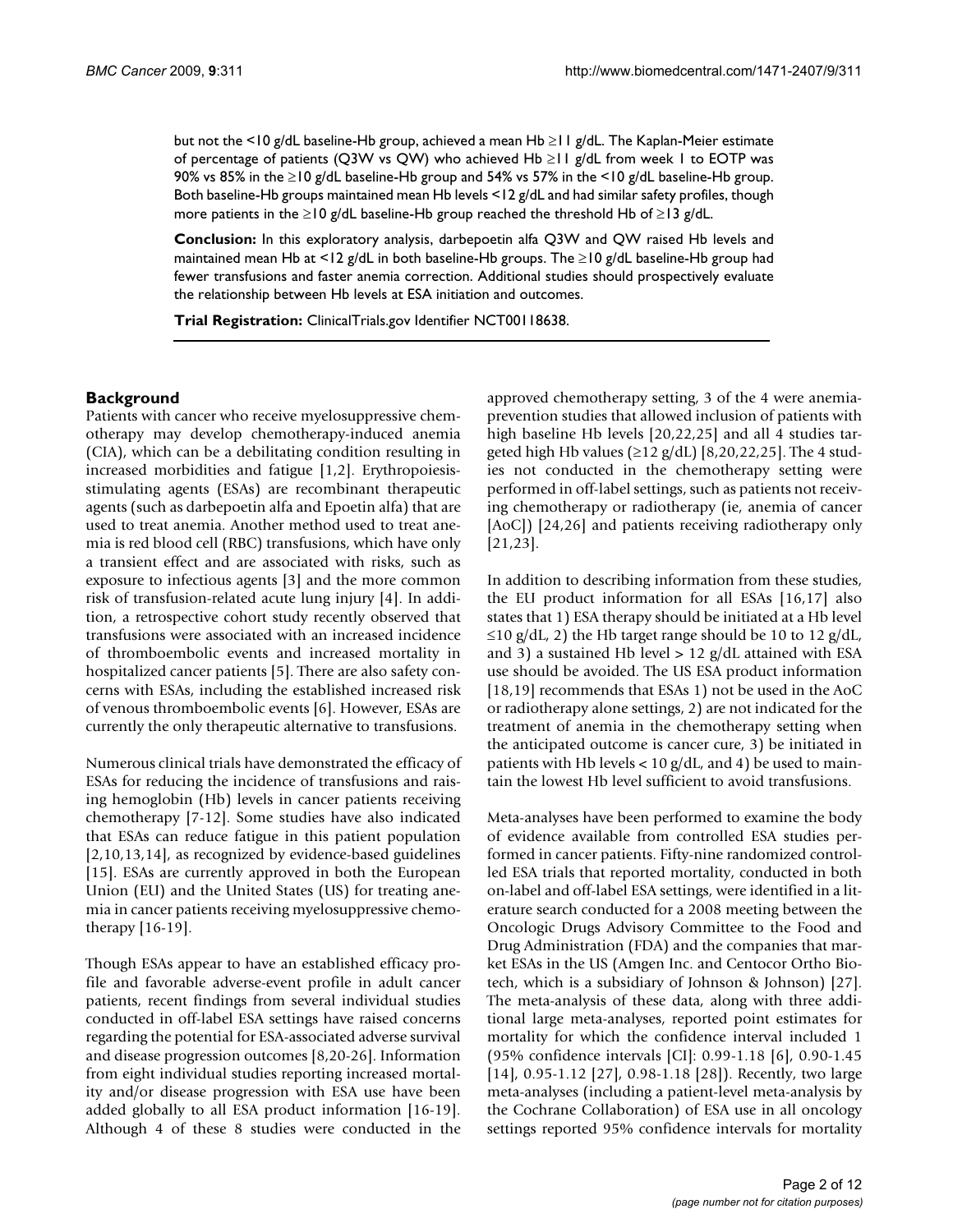risk where the lower limit was equal to or slightly above 1 (95% CI: 1.00-1.12 [\[29](#page-11-17)],1.01-1.20 [[30\]](#page-11-18)). However, in the Cochrane Collaboration meta-analysis, the 95% confidence interval of the overall survival hazard ratio observed in 38 controlled ESA studies in the chemotherapy setting with 10,441 cancer patients overlapped 1 (1.04, 95% CI: 0.97 to 1.11) [\[29\]](#page-11-17). Unlike the previous 2006 Cochrane meta-analysis by Bohlius et al (2006) [\[6\]](#page-10-5), this more recent meta-analysis from the Cochrane Collaboration also examined on-study deaths in the same set of 38 chemotherapy trials (hazard ratio = 1.10; 95% CI: 0.98 to 1.24) [[29](#page-11-17)].

Because of the new environment surrounding ESA use in oncology and because varying results have been reported in meta-analyses of ESA oncology trials, additional trial data are needed to inform treatment decisions. Here we present an exploratory analysis examining hematological outcomes in CIA patients treated with darbepoetin alfa who were categorized in two baseline-Hb strata of < 10 g/ dL or  $\geq$ 10 g/dL. The purpose of this analysis was to provide insight into how changes in the approved ESA recommendations regarding the Hb level at which to initiate ESA therapy may impact patient care. The data for this analysis came from a pivotal, phase 3, double-blind, double-dummy, randomized, active-controlled darbepoetin alfa trial in CIA patients. This trial was chosen because it was a large randomized study that compared every-threeweek (Q3W) and weekly (QW) darbepoetin alfa dosing schedules, which are the two schedules listed in the darbepoetin alfa product information [\[13](#page-11-1),[18\]](#page-11-14). Results previously published from this trial by Canon et al (2006) [[11\]](#page-11-19) indicated that 500 mcg Q3W darbepoetin alfa was noninferior to 2.25 mcg/kg QW darbepoetin alfa in reducing the transfusion incidence from week 5 to end of the treatment period (EOTP) (the trial's primary endpoint) [\[11](#page-11-19)]. The Q3W and QW treatment arms also produced similar results for the secondary endpoints, which included the percentage of patients achieving a target Hb  $\geq$ 11 g/dL from week 5 to EOTP, the change in Hb levels from baseline to EOTP, and safety outcomes [\[11](#page-11-19)]. In the present exploratory analysis from this trial, patients were analyzed according to baseline-Hb category (< 10 g/dL vs  $\geq$ 10 g/ dL); outcomes examined included the effect of Q3W or QW darbepoetin alfa on transfusion rates, Hb levels, and safety endpoints.

# **Methods**

# *Patients and study design*

The patient-eligibility criteria and study design for this phase 3, randomized, double-blind, active-controlled, double-dummy study are described in the primary report by Canon et al (2006) [\[11](#page-11-19)]. This trial was conducted in accordance with the Helsinki Declaration (ClinicalTrials.gov Identifier NCT00118638). An ethics committee approved the protocol at each study center, and patients

provided informed consent before initiation of study procedures. Eligible patients ( $\geq$ 18 years of age) with CIA (Hb level < 11 g/dL within 24 hours prior to randomization), non-myeloid malignancy, at least 12 weeks of planned cytotoxic chemotherapy, and an Eastern Cooperative Oncology Group performance status of 0 to 2 were randomized 1:1 to receive 15 weeks of a fixed dose of 500 mcg Q3W darbepoetin alfa or a weight-based dose of 2.25 mcg/kg QW darbepoetin alfa [[11](#page-11-19)]. Randomization was stratified by tumor type (lung or gynecologic vs others), screening Hb concentration ( $< 10$  g/dL vs  $\geq 10$  g/dL), and European region (Western vs Central and Eastern). The dose of blinded study drug was withheld if a patient's Hb level was > 13 g/dL; after Hb levels decreased to  $\leq$ 12 g/dL, study drug was reinstated at 60% of the previous dose. If Hb levels increased by  $\geq$ 1 g/dL over a 14-day period (in the absence of a RBC transfusion during the previous 14 days), the dose of study drug was decreased to 60% of that used previously. Any additional dose reductions proceeded in 40% dose decrements. Transfusions were recommended, but not mandated, for patients with a Hb concentration  $\leq 8$  g/dL or > 8 g/dL with symptoms of anemia. All randomized patients who received at least one dose of study drug and remained in the study until at least day 29 were included in the analyses. Safety endpoints were evaluated according to treatment actually received in patients who received at least one dose of study drug.

The primary endpoint of the trial [[11](#page-11-19)] was to examine if Q3W darbepoetin alfa was non-inferior to QW darbepoetin alfa for reducing transfusions from week 5 to EOTP (defined as the earlier of day 109 or end of study). This time period was chosen as ESA effects are often not apparent until the second month of ESA treatment [\[10\]](#page-10-7). This time period has been accepted by regulatory agencies as sufficient for drug approval. However, as some patients respond before that timeframe, a sensitivity analysis was also performed of transfusion incidence from week 1 to EOTP. Unadjusted Kaplan-Meier estimates were used to calculate a 2-sided 95% CI for the difference in the proportion of patients with at least one RBC transfusion from week 5 to EOTP for the Q3W vs QW regimen. Non-inferiority of the Q3W regimen was determined if the upper limit of the 95% CI for this difference was ≤12.5% (based on transfusion data from two placebo-controlled darbepoetin alfa trials) [[8](#page-10-8),[10\]](#page-10-7). A sample size of 705 patients was originally determined to provide 95% power to demonstrate non-inferiority of the Q3W schedule compared with the QW schedule in regards to the transfusion rate from week 5 to EOTP.

# *Endpoints and statistical methods for the exploratory analysis*

For the exploratory analysis reported here, data from patients in the trial were analyzed by their baseline-Hb category: < 10 g/dL and  $\geq$ 10 g/dL. Efficacy outcomes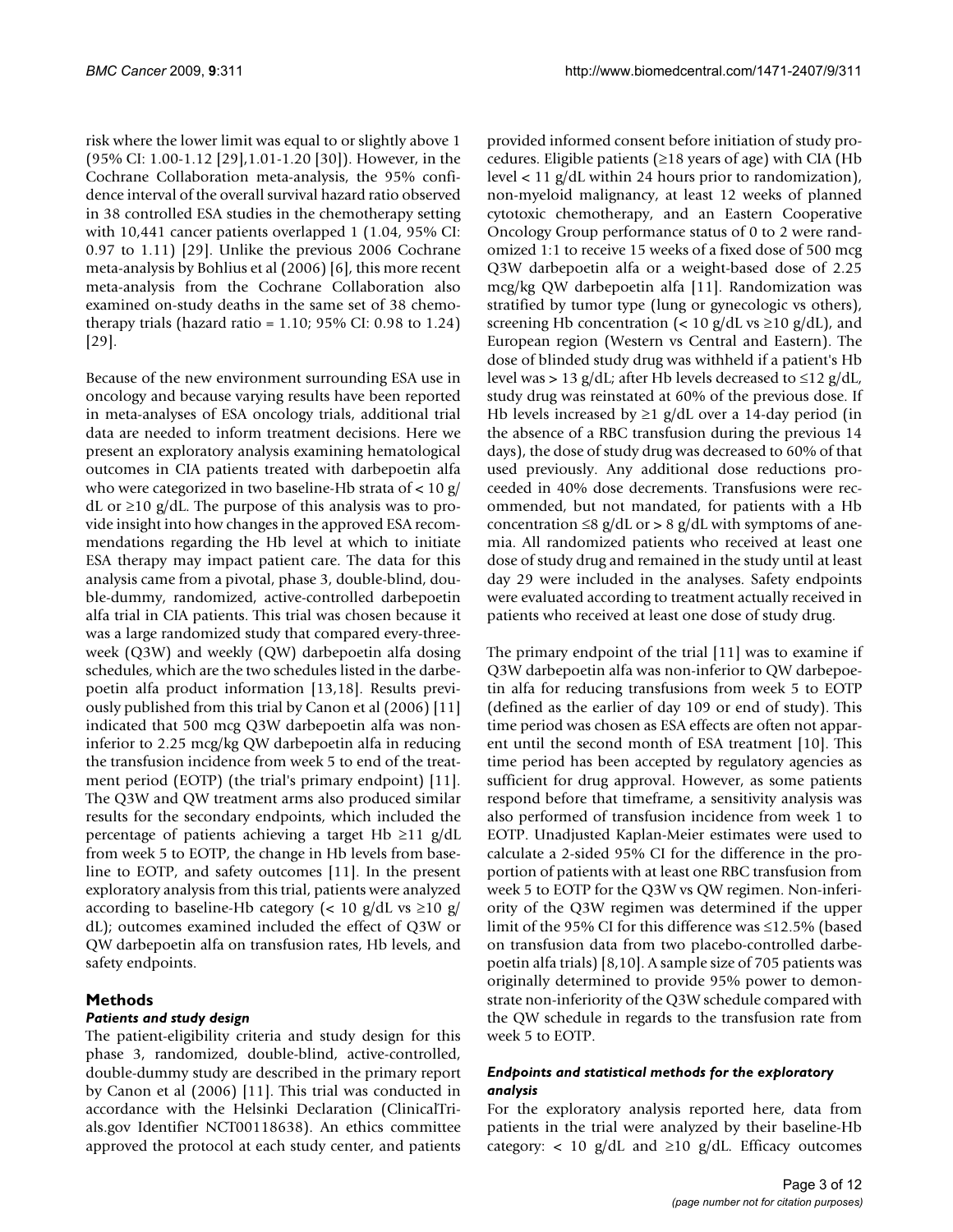examined in the total population [[11\]](#page-11-19), and further summarized here, included the percentage of patients with RBC transfusions and the Hb profiles over time. In the < 10 g/dL baseline-Hb group, this exploratory analysis also assessed the incidence of patients who achieved a Hb level  $\geq$ 10 g/dL and the time to first achievement of a Hb level ≥10 g/dL. Patients in both baseline-Hb groups who had a baseline Hb value and at least one post-baseline Hb value were examined for the percentage achieving a Hb level  $\geq$ 11 g/dL, as well as for how long it took to achieve a Hb level ≥11 g/dL. There was one patient with Hb > 11 g/dL at both screening and baseline (ie, protocol violation), as well as a second patient who had  $Hb < 11$  g/dL at screening which then rose to 11 g/dL at baseline (screening and baseline measures could be up to 4 days apart). These two patients were included in the study and dosed per the protocol, although they were not included in the analyses of patients achieving Hb ≥11 g/dL.

Safety endpoints examined in this exploratory analysis included the incidence of adverse events, the percentage of patients reaching a Hb level  $\geq$ 12 g/dL or  $\geq$ 13 g/dL at any time on study, and the proportion of patients with a rapid Hb increase of  $\geq$ 1 g/dL in a 14-day window or  $\geq$ 2 g/dL in a 28-day window.

Statistical analyses were performed using SAS statistical software (version 8.2, SAS Institute, Cary, NC). Descriptive statistics included frequencies with 95% CIs for categorical variables and means with standard deviations (SDs) for continuous variables. Unadjusted Kaplan-Meier estimates were used to analyze the incidence of transfusions and the proportion of patients achieving a specific Hb level. Hb concentrations measured within 28 days of a RBC or whole blood transfusion were excluded from the analysis. Analyses were not adjusted by stratification factors used at randomization. Adverse events were grouped by primary system organ class and by preferred term with the primary organ system class according to a MedDRA dictionary (version 7.0).

# **Results**

#### *Patient demographics and disease state*

This phase 3 trial included 705 patients at 110 centers in 24 European countries [\[11](#page-11-19)]. In the present exploratory analysis, the 353 patients randomized to the 500 mcg Q3W darbepoetin arm in the primary study [[11](#page-11-19)] were categorized into a baseline-Hb group of either < 10 g/dL (176 patients) or ≥10 g/dL (177 patients). The 352 patients randomized to the 2.25 mcg/kg QW darbepoetin arm were also categorized into a baseline-Hb group of either < 10 g/ dL (175 patients) or  $\geq$ 10 g/dL (177 patients). Thus, the < 10 g/dL baseline-Hb group contained 351 patients and the ≥10 g/dL baseline-Hb group contained 354 patients. The overall mean (SD) baseline Hb level in the  $< 10 \text{ g/dL}$  baseline-Hb group was 9.05 g/dL (0.71), ranging from 5.9 to 9.9 g/dL, while the mean (SD) in the  $\geq$ 10 g/dL baseline-Hb group was  $10.48$  g/dL (0.30), ranging from 10.0 to 11.8 g/dL (Table [1](#page-4-0)). Other than the baseline Hb level, the  $<$  10 g/dL and  $\geq$  10 g/dL baseline-Hb groups had fairly similar demographics and baseline characteristics; these characteristics were also similar across the two darbepoetin dosing schedules (Table [1](#page-4-0)). Common tumor types in both the < 10 g/dL and  $\geq$ 10 g/dL baseline-Hb groups included large intestine/colon, breast, and non-small cell lung cancer. Of note, slightly more patients in the  $\geq 10$  g/ dL baseline-Hb group had colon cancer. Most patients analyzed had stage III/IV disease and were < 65 years of age. In patients receiving Q3W darbepoetin alfa, slightly more patients in the  $< 10$  g/dL baseline-Hb group had stage III/IV disease. The majority of patients in this study had a performance status of 0 or 1 [\[11](#page-11-19)].

# *Transfusions*

Unadjusted Kaplan-Meier estimates were used to analyze the incidence of transfusions from week 5 to EOTP in the  $<$  10 g/dL and  $\geq$ 10 g/dL baseline-Hb groups (Table [2\)](#page-5-0). In a sensitivity analysis, unadjusted Kaplan-Meier estimates were also used to analyze the incidence of transfusions from week 1 to EOTP in both baseline-Hb groups. The results indicated that the incidence of transfusions was lower in the  $\geq$ 10 g/dL baseline-Hb group compared with the < 10 g/dL baseline-Hb group across both dosing schedules and for both time periods examined (from week 5 to EOTP and from week 1 to EOTP) (Table [2\)](#page-5-0). In both baseline-Hb groups, the upper limit of the 95% CI for the difference in RBC transfusions (for both time periods examined) between the Q3W and QW groups was less than the pre-specified non-inferiority margin of 12.5%. These findings are consistent with results previously reported from this trial [\[11](#page-11-19)] indicating that darbepoetin alfa administered at 500 mcg Q3W is at least as effective as darbepoetin alfa administered at 2.25 mcg/kg QW for reducing transfusion requirements from week 5 to EOTP and from week 1 to EOTP.

Of the 214 transfusions received by patients, 71% were in patients with baseline Hb < 10 g/dL. We also examined if the Hb level preceding the first transfusion was above or below the Hb threshold of 8 g/dL recommended (but not mandated) in the protocol (Table [3](#page-5-1)). For patients with baseline Hb < 10 g/dL, about half (48%) of first transfusions occurred at or below the protocol-specified threshold of 8 g/dL. For patients with baseline Hb ≥10 g/dL, 38% of the first transfusions occurred at or below the threshold of 8 g/dL.

#### *Hemoglobin endpoints*

In Figure [1](#page-6-0), the mean (95% CI) Hb concentrations (g/dL) over the treatment period in weeks are shown for both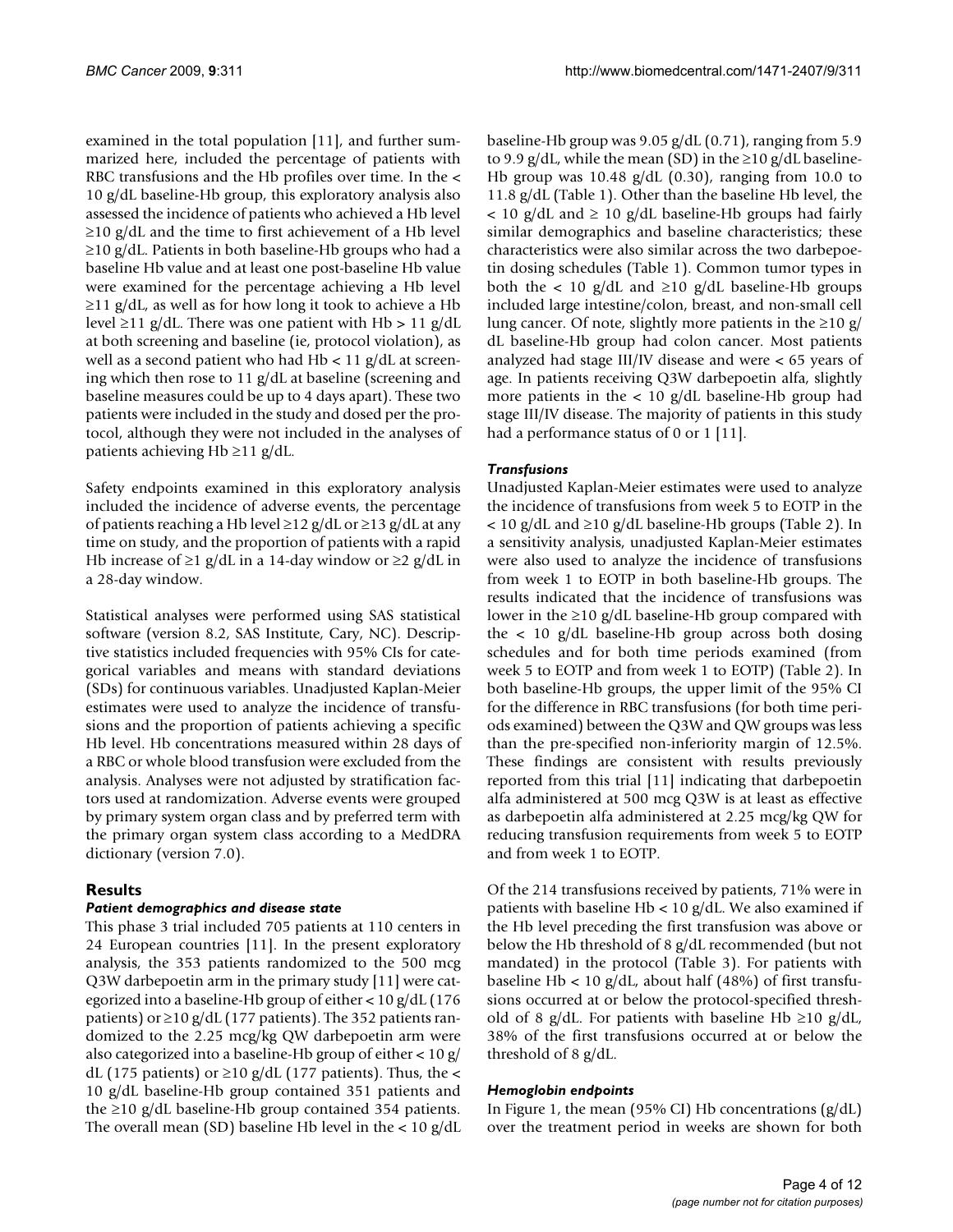|                                                                                              | Baseline Hemoglobin < 10 g/dL                |                                               |                           |                                              | Baseline Hemoglobin ≥10 g/dL                    |                    |  |
|----------------------------------------------------------------------------------------------|----------------------------------------------|-----------------------------------------------|---------------------------|----------------------------------------------|-------------------------------------------------|--------------------|--|
|                                                                                              | Darbepoetin alfa<br>500 mcg Q3W<br>$N = 176$ | Darbepoetin alfa<br>2.25 mcg/kg QW<br>N = 175 | <b>Total</b><br>$N = 351$ | Darbepoetin alfa<br>500 mcg Q3W<br>$N = 177$ | Darbepoetin alfa<br>2.25 mcg/kg QW<br>$N = 177$ | Total<br>$N = 354$ |  |
| Sex, $n$ $%$                                                                                 |                                              |                                               |                           |                                              |                                                 |                    |  |
| Female                                                                                       | 93 (53)                                      | 97 (55)                                       | 190(54)                   | 93 (53)                                      | 100(56)                                         | 193 (55)           |  |
| Age, years                                                                                   |                                              |                                               |                           |                                              |                                                 |                    |  |
| Median<br>(Min, Max)                                                                         | 59 (20, 86)                                  | 61(20, 83)                                    | 60 (20, 86)               | 61(20, 85)                                   | 60 (21, 84)                                     | 60.5 (20, 85)      |  |
| ≥65, n $%$                                                                                   | 59 (34)                                      | 65(37)                                        | 124(35)                   | 65 (37)                                      | 65 (37)                                         | 130(37)            |  |
| ≥75, n $%$                                                                                   | 15(9)                                        | 14(8)                                         | 29(8)                     | 19(11)                                       | 12(7)                                           | 31(9)              |  |
| Tumor type, n (%)                                                                            |                                              |                                               |                           |                                              |                                                 |                    |  |
| Large Intestine/<br>Colon                                                                    | 30(17)                                       | 16(9)                                         | 46 (13)                   | 35(20)                                       | 35 (20)                                         | 70 (20)            |  |
| <b>Breast</b>                                                                                | 23(13)                                       | 27(15)                                        | 50 $(14)$                 | 34(19)                                       | 28(16)                                          | 62(18)             |  |
| <b>NSCLC</b>                                                                                 | 17(10)                                       | 15(9)                                         | 32(9)                     | 17(10)                                       | 17(10)                                          | 34(10)             |  |
| Disease stage at<br>diagnosis, n (%)                                                         |                                              |                                               |                           |                                              |                                                 |                    |  |
| ı                                                                                            | 13(7)                                        | 10(6)                                         | 23(7)                     | 15(8)                                        | 8(5)                                            | 23(6)              |  |
| Ш                                                                                            | 25(14)                                       | 38(22)                                        | 63(18)                    | 40 (23)                                      | 37(21)                                          | 77(22)             |  |
| $\mathbf{III}$                                                                               | 53 (30)                                      | 49 (28)                                       | 102(29)                   | 42 (24)                                      | 44 (25)                                         | 86 (24)            |  |
| IV                                                                                           | 74 (42)                                      | 62(35)                                        | 136(39)                   | 59 (33)                                      | 71 (40)                                         | 130(37)            |  |
| Other/Missing or<br>Unknown                                                                  | 11(6)                                        | 16(9)                                         | 27(8)                     | 21(12)                                       | 17(10)                                          | 38(11)             |  |
| Prior                                                                                        | 169 (96)                                     | 153 (87)                                      | 322 (92)                  | 162 (92)                                     | 154(87)                                         | 316 (89)           |  |
| chemotherapy, n<br>$(\%)$                                                                    |                                              |                                               |                           |                                              |                                                 |                    |  |
| Prior platinum<br>chemotherapy, n<br>$(\%)$                                                  | 68 (39)                                      | 59 (34)                                       | 127(36)                   | 59 (33)                                      | 63 (36)                                         | 122(34)            |  |
| Prior radiotherapy,<br>n(%)                                                                  | 60 (34)                                      | 47(27)                                        | 107(30)                   | 61(34)                                       | 56 (32)                                         | 117(33)            |  |
| Prior erythropoietic<br>therapy, $n$ (%) <sup>a</sup><br><b>Baseline</b><br>hemoglobin, g/dL | 21(12)                                       | 21(12)                                        | 42 (12)                   | 18(10)                                       | 13(7)                                           | 31(9)              |  |
| Mean (SD)                                                                                    | 9.01(0.78)                                   | 9.09(0.64)                                    | 9.05(0.71)                | 10.50(0.29)                                  | 10.46(0.30)                                     | 10.48(0.30)        |  |
| Median<br>(Min, Max)                                                                         | 9.20(5.9, 9.9)                               | 9.20(6.8, 9.9)                                | 9.20(5.9, 9.9)            | 10.50 (10.0, 10.9)                           | $10.50$ (10.0, 11.8)                            | 10.50(10.0, 11.8)  |  |

#### <span id="page-4-0"></span>**Table 1: Patient demographics and baseline disease state**

Q3W = every three weeks; QW = weekly; Min = minimum; Max = maximum; NSCLC = non-small cell lung cancer; SD = standard deviation aPrior erythropoietic agents were not administered within 4 weeks of study day 1.

baseline-Hb groups. By week 5, the  $\geq 10$  g/dL baseline-Hb group, but not the < 10 g/dL baseline-Hb group, achieved a mean Hb level ≥11 g/dL. The mean (SD) Hb concentration in the < 10 g/dL baseline-Hb group (Q3W vs QW dosing) was 9.90 g/dL (1.45) vs 9.86 g/dL (1.35) at week 5; 10.04 g/dL (1.37) vs 10.31 g/dL (1.54) at week 7; and 10.46 g/dL (1.57) vs 10.62 g/dL (1.6) at week 15. The mean (SD) Hb concentration in the  $\geq$ 10 g/dL baseline-Hb group (Q3W vs QW dosing) was 11.15  $g/dL$  (1.16) vs 11.02 g/dL (1.36) at week 5; 11.15 g/dL (1.24) vs 11.30 g/ dL (1.39) at week 7; and 11.38 g/dL (1.02) vs 11.30 g/dL (1.30) at week 15. In both baseline-Hb groups, the mean Hb level remained under 12 g/dL throughout the entire treatment period (Figure [1](#page-6-0)).

We determined time to reach two Hb levels (10 g/dL and 11 g/dL) because of differing recommendations regarding ESA treatment present in the US and EU product informa-tion [[16](#page-11-4)[-19](#page-11-5)]. For patients in the  $< 10$  g/dL baseline-Hb group, the unadjusted Kaplan-Meier estimated percentage (95% CI) of patients who achieved a Hb level  $\geq 10$  g/dL (Q3W vs QW dosing) was 43% (36 to 51) vs 48% (40 to 55) by week 5, 59% (51 to 66) vs 56% (48 to 64) by week 7, and 78% (70 to 84) vs 83% (76 to 89) by EOTP (Figure [2](#page-6-1)). The unadjusted Kaplan-Meier estimated percentage (95% CI) of patients in the  $< 10$  g/dL baseline-Hb group who achieved a Hb level  $\geq$ 10 g/dL (Q3W vs QW dosing) from week 5 to EOTP was 75% (68 to 82) vs 82% (75 to 89) and 78% (71 to 85) vs 83% (77 to 90) from week 1 to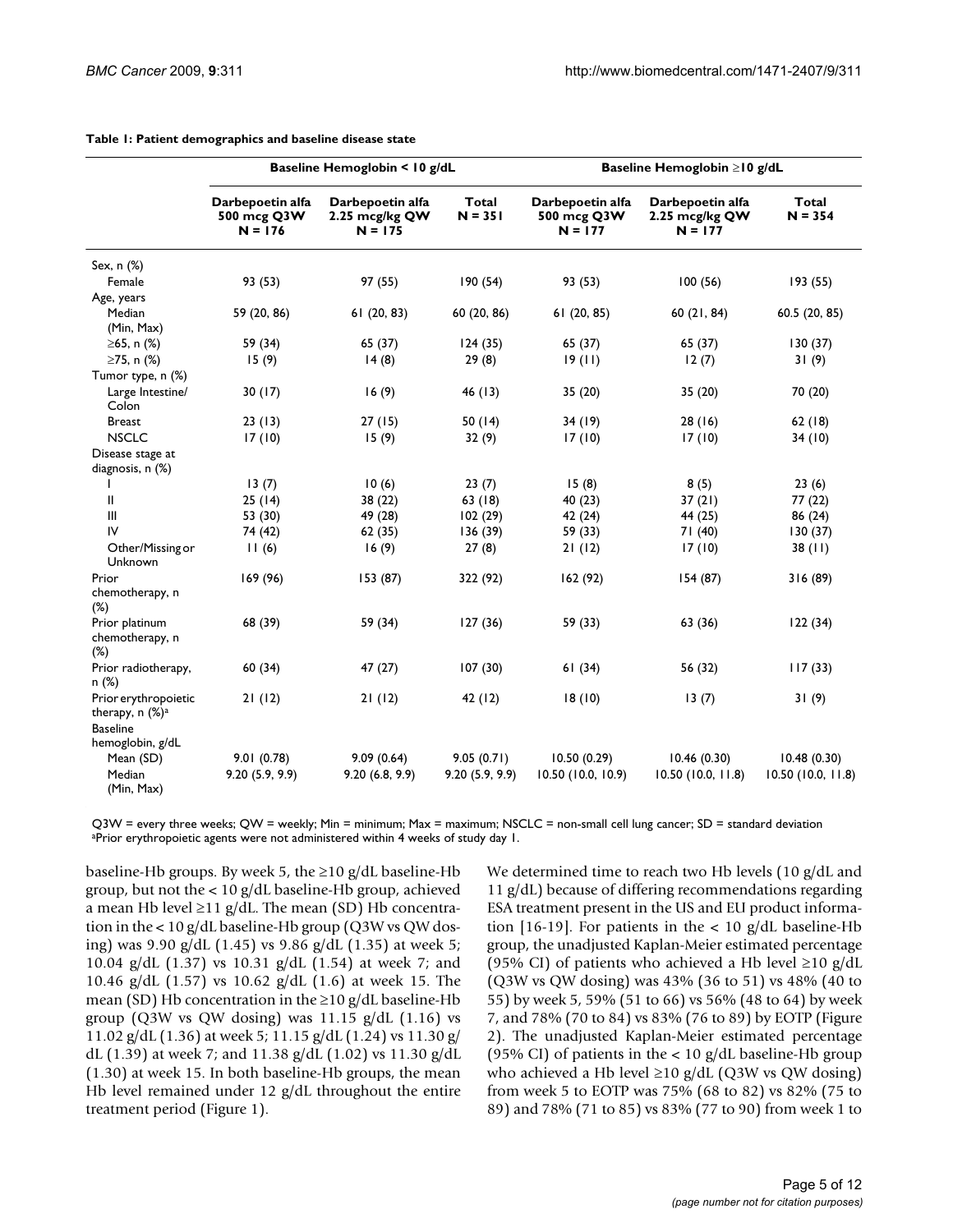|                                               | Baseline Hemoglobin $\leq 10$ g/dL                                  |                                                              |                                 |                                                                     | Baseline Hemoglobin $\geq$ 10 g/dL                           |                                 |  |
|-----------------------------------------------|---------------------------------------------------------------------|--------------------------------------------------------------|---------------------------------|---------------------------------------------------------------------|--------------------------------------------------------------|---------------------------------|--|
|                                               | <b>Darbepoetin</b><br>alfa 500 mcg<br>O <sub>3</sub> W<br>$N = 176$ | Darbepoetin alfa<br>$2.25 \text{ mcg/kg}$<br>QW<br>$N = 175$ | <b>Difference</b><br>$(Q3W-QW)$ | <b>Darbepoetin</b><br>alfa 500 mcg<br>O <sub>3</sub> W<br>$N = 177$ | Darbepoetin alfa<br>$2.25 \text{ mcg/kg}$<br>QW<br>$N = 177$ | <b>Difference</b><br>$(Q3W-QW)$ |  |
| Week 5 to EOTP<br>K-M percent (95%<br>CI) [N] |                                                                     | 36 (28 to 43) [164] 41 (33 to 49) [167] -5.1 (-16.1 to 5.9)  |                                 | $14(7 \text{ to } 20)$ [171]                                        | 21 (14 to 29) [170]                                          | $-7.3(-17.3)$ to 2.8)           |  |
| Week I to EOTP<br>K-M percent<br>(95% CI)     | 44 (37 to 52)                                                       | 47 (39 to 54)                                                | $-2.3$ ( $-13.2$ to 8.6)        | $14(8 \text{ to } 21)$                                              | 26 (18 to 33)                                                | $-11.3$<br>(-21.4 to -1.2)      |  |

<span id="page-5-0"></span>**Table 2: Incidence of transfusions**

Q3W = every three weeks; QW = weekly; EOTP = end of the treatment period (defined as the earlier of day 109 or end of study); K-M = Kaplan-Meier

EOTP. The Kaplan-Meier median (95% CI) time to achieve a ≥10 g/dL Hb level (Q3W vs QW dosing) was 8 weeks (6 to 9) vs 7 weeks (6 to 9) from week 5 to EOTP and 6 weeks (4 to 7) vs 6 weeks (5 to 8) from week 1 to EOTP (Figure [2\)](#page-6-1). Figure [3](#page-7-0) shows the time for patients in both baseline-Hb groups to achieve a Hb level  $\geq$ 11 g/dL. The unadjusted Kaplan-Meier percentage (95% CI) of patients (Q3W vs QW dosing) who achieved a Hb level ≥11 g/dL was 54% (46 to 62) vs 57% (49 to 65) in < 10 g/ dL baseline-Hb group and 90% (85 to 94) vs 85% (79 to 90) in the  $\geq$ 10 g/dL baseline-Hb group.

#### *Drug exposure and safety endpoints*

The present exploratory analysis of the  $< 10$  g/dL and  $\geq 10$ g/dL baseline-Hb groups examined drug exposure and safety outcomes. Table [4](#page-8-0) summarizes drug exposure and the percentages of patients in both baseline-Hb groups who: 1) reached the Hb threshold of  $\geq$ 12 g/dL or  $\geq$ 13 g/  $dL$ , 2) had a dose withheld due to achievement of Hb  $> 13$  $g/dL$ , 3) had a rapid rate of Hb rise ( $\geq$ 1-g/dL Hb rise over a 14-day window or a  $\geq$ 2-g/dL Hb rise over a 28-day window), or 4) had a dose reduction due to a rapid Hb rise  $(\geq 1-g/dL)$  Hb rise in a 14-day window in the absence of a transfusion during the previous 14 days). Both the proportion of those who achieved a threshold Hb of ≥12 or  $\geq$ 13 g/dL and the proportion of those who experienced a rapid rise in Hb were higher in the  $\geq 10$  g/dL baseline-Hb group.

The incidence of any adverse events (not necessarily treatment related) in the  $< 10$  g/dL baseline-Hb group was 91% in both the Q3W and QW dosing groups. The incidence of any adverse event in the  $\geq 10$  g/dL baseline-Hb group was 85% in the Q3W dosing group and 88% in the QW dosing group. The most common adverse events in both baseline-Hb groups were nausea, vomiting, pyrexia, fatigue, and diarrhea. The incidence of serious adverse events ( $Q3W$  vs  $QW$  dosing) was 48% vs 42% in the  $< 10$ g/dL baseline-Hb group and 31% vs 34% in the ≥10 g/dL baseline-Hb group. The most common serious adverse events in the < 10 g/dL baseline-Hb group (Q3W vs QW dosing) were pyrexia (6% of patients vs 6% of patients),

<span id="page-5-1"></span>

|                                                         |                         |                                 | Baseline Hemoglobin $\leq 10$ g/dL | Baseline Hemoglobin $\geq$ 10 g/dL |                                    |  |
|---------------------------------------------------------|-------------------------|---------------------------------|------------------------------------|------------------------------------|------------------------------------|--|
|                                                         |                         | Darbepoetin alfa<br>500 mcg Q3W | Darbepoetin alfa<br>2.25 mcg/kg QW | Darbepoetin alfa<br>500 mcg Q3W    | Darbepoetin alfa<br>2.25 mcg/kg QW |  |
| First <sup>a</sup> transfusion during<br>week 5 to EOTP | Hb $\leq$ 8 g/dL, n (%) | 30(56)                          | 29 (46)                            | 12(55)                             | 12(39)                             |  |
|                                                         | Hb $> 8$ g/dL, n $(\%)$ | 24(44)                          | 34(54)                             | 10(45)                             | 19(61)                             |  |
| First <sup>a</sup> transfusion during<br>week I to EOTP | Hb ≤8 g/dL, n $(%$      | 42 (58)                         | 30(38)                             | 9(39)                              | 14(35)                             |  |
|                                                         | Hb $> 8$ g/dL, n $(\%)$ | 30(41)                          | 48 (62)                            | 14(61)                             | 24 (60)                            |  |
|                                                         | Hb missing, $n$ $(\%)$  | $\mathsf{I}(\mathsf{I})$        | 0(0)                               | 0(0)                               | 2(5)                               |  |

Q3W = every three weeks; QW = weekly; EOTP = end of the treatment period (defined as the earlier of day 109 or end of study); Hb =

hemoglobin; n = number of transfusion events. Note that as data described are for first transfusion only, n also equals the number of patients with at least one transfusion.

aThe closest hemoglobin value on the day of transfusion or within 7 days prior was used.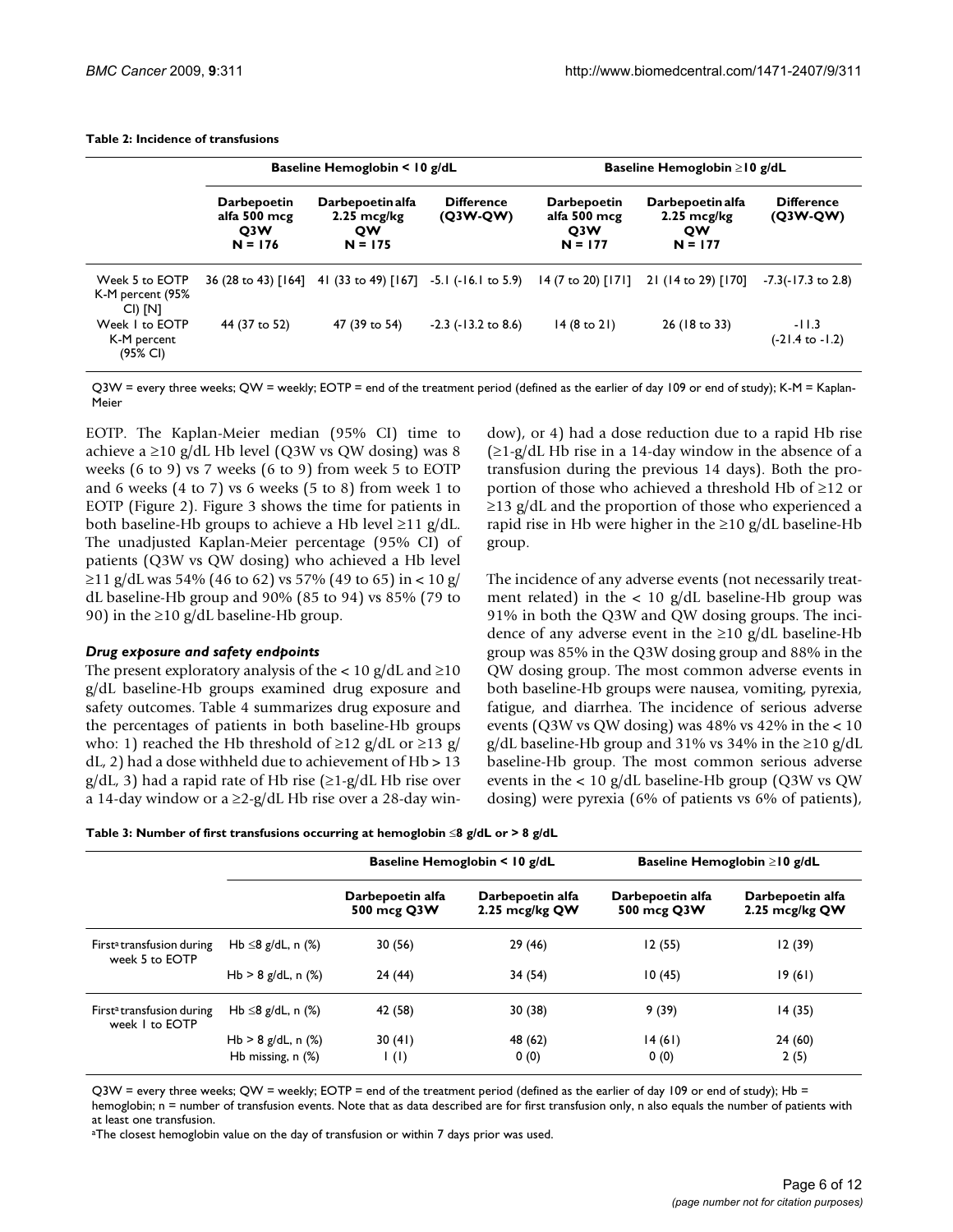<span id="page-6-0"></span>

B. Patients with a baseline Hb ≥ 10 g/dL



#### **Figure 1**

**Hemoglobin profile over the treatment period**. The mean hemoglobin (Hb) concentration (g/dL) is shown over time in weeks. The treatment period lasted through the earlier of day 109 or end of study. Error bars represent the 95% confidence intervals. The dotted, black horizontal line marks the 11 g/dL Hb level on the Y axis, and the dotted, black vertical line marks week 5 on the X axis. A. Patients with a baseline Hb level < 10 g/dL. B. Patients with a baseline Hb level ≥10 g/dL

febrile neutropenia (6% of patients vs 5% of patients), and anemia (3% of patients vs 5% of patients). The most common serious adverse events in the  $\geq$ 10 g/dL baseline-Hb group (Q3W vs QW dosing) were pyrexia (4% of patients vs 5% of patients), deep-vein thrombosis (3% of patients vs 4% of patients), and anemia (2% of patients in each dosing group). Serious treatment-related adverse events (Q3W vs QW dosing) occurred in 3% vs 2% of patients in the < 10 g/dL baseline-Hb group and in 3% vs 4% of patients in the  $\geq 10$  g/dL baseline-Hb group. No anti-darbepoetin alfa antibodies were detected in any patients who received darbepoetin alfa in either baseline-Hb group [[11\]](#page-11-19).

In the < 10 g/dL and ≥10 g/dL baseline-Hb groups, safety analyses also examined the incidence of deaths on study,

<span id="page-6-1"></span>

#### Figure 2

**Time to hemoglobin concentration** ≥**10 g/dL for patients with baseline hemoglobin < 10 g/dL**. Hemoglobin (Hb) measurements within 28 days of a red blood cell transfusion or whole blood transfusion were excluded. Patients not achieving a Hb level  $\geq$ 10 g/dL between day 1 and end of the treatment period (EOTP, earlier of day 109 or end of study) were censored at their last Hb measurement prior to EOTP.

disease progression, and adverse events of historical interest, which include cardiovascular and thromboembolic events since there is a known risk of increased embolism/ thrombosis with ESA use [[6](#page-10-5),[30\]](#page-11-18) (Table [5\)](#page-9-0). Deaths over the whole study occurred in 11% of Q3W patients and in 15% of QW patients [[11\]](#page-11-19); causes of death included infections, cardiac complications, and respiratory complications. Deaths were more frequent in the < 10 g/dL baseline-Hb group (Table [5](#page-9-0)). The incidences of most cardiovascular and thromboembolic events were similar in the two baseline-Hb groups except for a slightly increased incidence of arrhythmias in patients in the  $\geq 10$  g/dL baseline-Hb group who received QW darbepoetin alfa; there was also a slightly higher incidence of embolism/thrombosis events in the  $\geq$ 10 g/dL baseline-Hb group compared with the < 10 g/dL baseline-Hb group.

Of a total of 73 thromboembolic events reported during the study, 64% (47) occurred in patients with baseline Hb  $\geq$ 10 g/dL. The most common thromboembolic events were: deep venous thrombosis (36%), general phlebitis/ thrombosis (36%), and pulmonary embolism (18%). Thirty of the 73 events resulted in hospitalization, including 19 in patients with baseline Hb ≥10 g/dL. Twelve of these 19 hospitalizations occurred in patients on QW dosing, as compared with 7 on Q3W dosing. Of the 19 hospitalizations in patients with baseline Hb  $\geq$ 10 g/dL, 10 were due to deep venous thrombosis and 6 to pulmonary embolism, with both events occurring with both dosing schedules. Two thromboembolic-related fatalities occurred, both in patients with pulmonary embolism.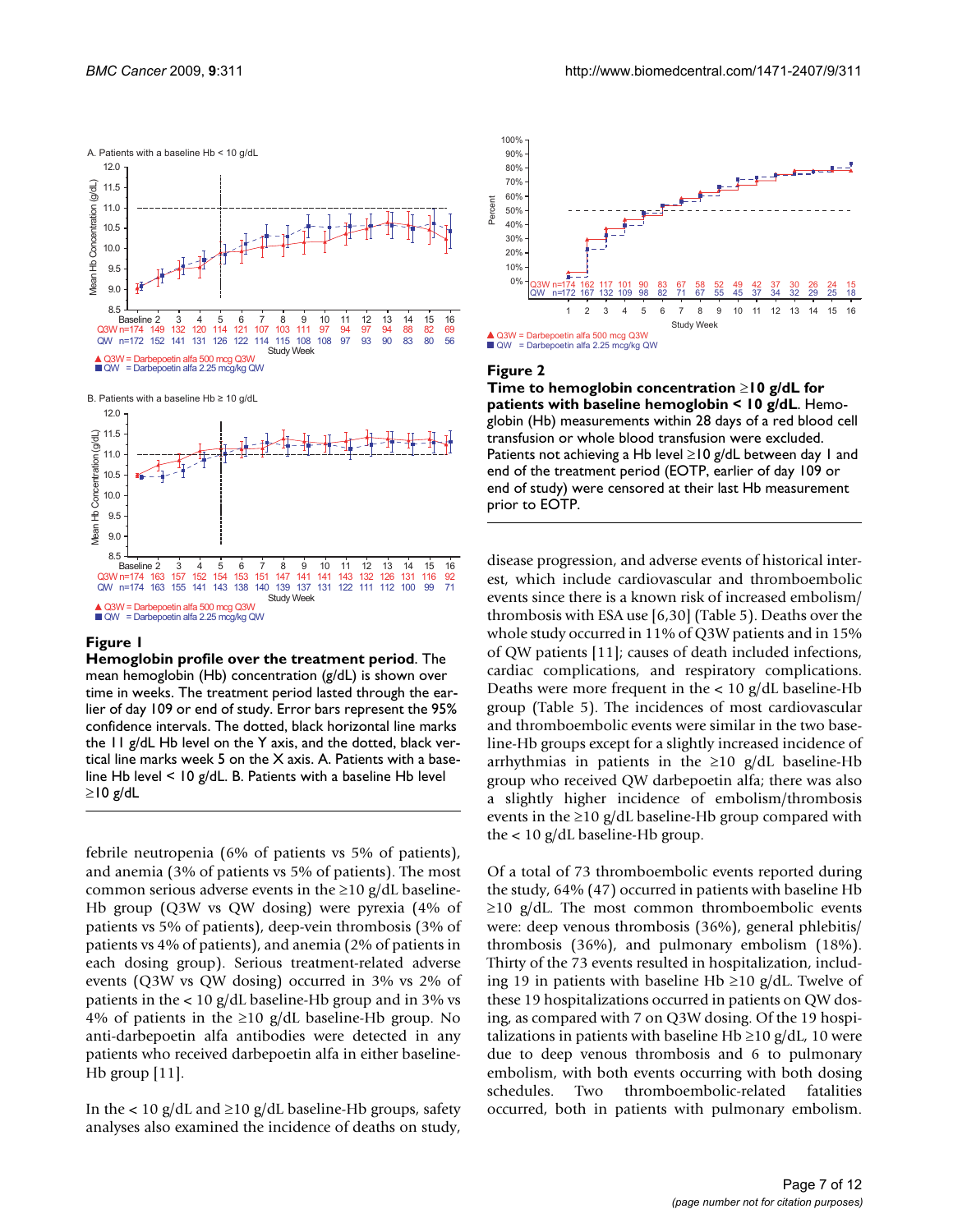<span id="page-7-0"></span>

#### **Figure 3**

**Time to a hemoglobin concentration** ≥**11 g/dL**. Hemoglobin (Hb) measurements within 28 days of a red blood cell transfusion or whole blood transfusion were excluded. Patients not achieving a Hb level ≥11 g/dL between day 1 and end of the treatment period (EOTP, earlier of day 109 or end of study) were censored at their last Hb measurement prior to EOTP. Two patients in the  $\geq$ 10 g/dL baseline-Hb group who had a baseline Hb level ≥11 g/dL were excluded from the analysis. A. Patients with a baseline Hb level  $\leq 10 \frac{g}{c}$ dL. B. Patients with a baseline Hb level ≥10 g/dL.

One of these patients had baseline Hb  $< 10$  g/dL (Q3W) dosing) and one had baseline Hb  $\geq$ 10 g/dL (QW dosing).

# **Discussion**

The recent changes made globally to the ESA product information may affect how anemia is treated in cancer patients in both the EU and the US. The EU ESA product information states that ESA therapy be initiated in patients with baseline Hb  $\leq 10$  g/dL and that the target Hb range should be 10 to 12  $g/dL$  [\[16](#page-11-4),[17](#page-11-13)]. In addition, the EU ESA product information also states that the decision to administer ESAs should be based on a benefit-risk assessment made with the participation of the individual patient that takes into account the specific clinical context (eg, the type of cancer and disease stage, the degree of anemia, life expectancy, and the environment in which the

patient is being treated) and patient preference; in some clinical situations, blood transfusion should be the preferred treatment for anemia management in cancer patients [[16](#page-11-4)[,17](#page-11-13)]. The US ESA product information [\[18](#page-11-14),[19\]](#page-11-5) states that ESAs be used to maintain the lowest possible Hb level while still avoiding transfusions. This exploratory analysis examined how the baseline Hb level (< 10 g/dL vs  $\geq$ 10 g/dL) at which darbepoetin alfa administration was initiated in CIA patients affected response to darbepoetin alfa therapy. Overall, the results from this exploratory analysis indicated that darbepoetin alfa therapy corrected anemia in both baseline-Hb groups (though correction was faster in the  $\geq$ 10 g/dL baseline-Hb group), irrespective of the dosing schedule (Q3W or QW). In addition, the incidence of most adverse events was generally similar between the two baseline-Hb groups.

In both baseline-Hb groups, Hb levels could be effectively raised with either the Q3W or QW darbepoetin alfa administration schedule to achieve Hb levels between 10 to 12 g/dL. In this analysis, initiating darbepoetin alfa therapy in patients with baseline Hb  $\geq$ 10 g/dL (in both the Q3W and QW schedules) resulted in fewer transfusions compared with patients with a baseline  $Hb < 10$  g/dL. Further, patients with ≥10 g/dL baseline Hb were more likely to achieve Hb levels between 11 and 12 g/dL (while still maintaining mean Hb levels below 12 g/dL) and to do so more quickly compared with patients with baseline Hb < 10 g/dL. However, since the original study was not designed to compare results in patients with baseline Hb < 10 g/dL with those seen in patients with a baseline Hb  $\geq$ 10 g/dL, additional studies are needed to examine this point.

It should be noted that among patients with baseline Hb ≥10 g/dL, more achieved Hb levels ≥12 g/dL or ≥13 g/dL and more experienced a rapid rise in Hb than did patients with baseline Hb  $< 10$  g/dL. Rises in Hb of that degree have also been observed in patients in placebo groups in controlled trials of darbepoetin alfa for CIA [\[8,](#page-10-8)[10\]](#page-10-7), which makes interpretation difficult. Additionally, a recent meta-analysis of six placebo-controlled darbepoetin alfa trials found no increased risk of death or disease progression in ESA-treated patients achieving higher Hb levels  $(>12 \text{ g/dL or } 13 \text{ g/dL})$  or with a rapid rise in Hb [\[31](#page-11-20)]. However, it is possible that those patients who were more responsive to ESAs were generally healthier, as ESA response and improved survival could both reflect better heath status. Further, in a recent larger meta-analysis (53 trials), target Hb was not found to be associated with changes in mortality [\[29\]](#page-11-17).

A particular concern is that in patients who start Q3W dosing, Hb levels will undergo transient excursions into concentrations that exceed the Hb level needed to avoid a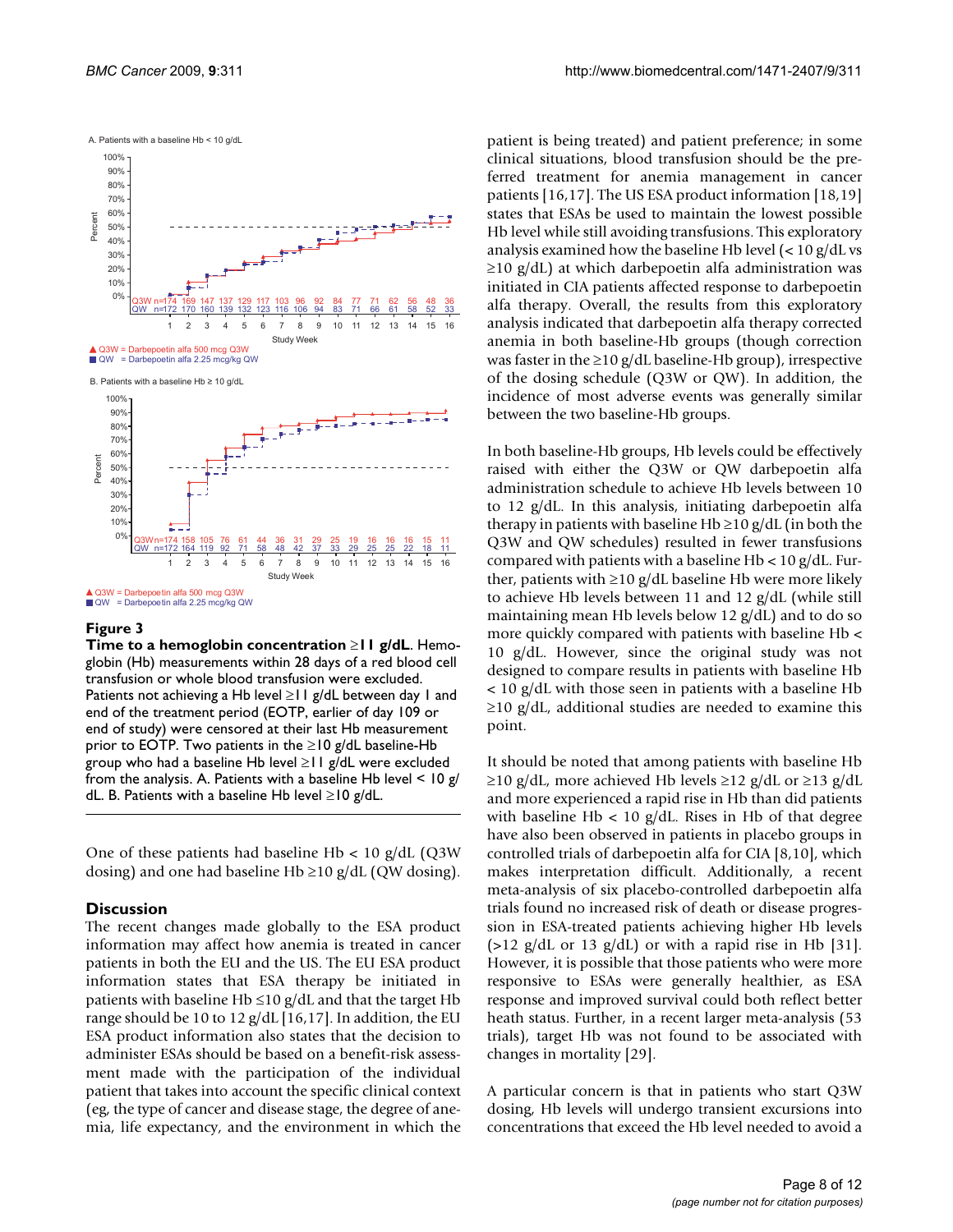|                                                                                                                  |                                              | Baseline Hemoglobin < 10 g/dL                   |                                              | Baseline Hemoglobin $\geq$ 10 g/dL              |  |  |
|------------------------------------------------------------------------------------------------------------------|----------------------------------------------|-------------------------------------------------|----------------------------------------------|-------------------------------------------------|--|--|
|                                                                                                                  | Darbepoetin alfa 500<br>mcg Q3W<br>$N = 176$ | Darbepoetin alfa 2.25<br>mcg/kg QW<br>$N = 175$ | Darbepoetin alfa 500<br>mcg Q3W<br>$N = 177$ | Darbepoetin alfa 2.25<br>mcg/kg QW<br>$N = 177$ |  |  |
| Mean (SD) average weekly<br>darbepoetin alfa dose, mcg/<br>week <sup>a</sup>                                     | 134(36)                                      | 115(41)                                         | 125(34)                                      | 112(43)                                         |  |  |
| Hemoglobin threshold of<br>$\geq$   2 g/dL achieved at any<br>time during the study, n<br>$(\%)^{\mathsf{b}}$    | 44 (31)                                      | 49 (34)                                         | 109(66)                                      | 99 (63)                                         |  |  |
| Hemoglobin threshold of<br>$\geq$ 13 g/dL achieved at any<br>time during the study, n<br>$(\%)^{\mathsf{b}}$     | 20(11)                                       | 24 (14)                                         | 56 (32)                                      | 60 (34)                                         |  |  |
| Dose withheld due to<br>achievement of $> 13$ g/dL<br>hemoglobin, n (%)<br>Rapid rise in hemoglobin, n<br>$(\%)$ | 4(2)                                         | 22(13)                                          | 12(7)                                        | 57 (32)                                         |  |  |
| $\geq$   g/dL in 14 days                                                                                         | 99 (56)                                      | 103(59)                                         | 133(75)                                      | 119(67)                                         |  |  |
| $\geq$ 2 g/dL in 28 days                                                                                         | 48 (27)                                      | 54 (31)                                         | 70 (40)                                      | 64 (36)                                         |  |  |
| Dose reduction due to<br>rapid hemoglobin<br>increase <sup>c</sup> , % (95% CI)                                  | 57 (49 to 64)                                | 69 (61 to 75)                                   | 75 (67 to 81)                                | 69 (62 to 76)                                   |  |  |

<span id="page-8-0"></span>**Table 4: Incidence of hemoglobin levels** ≥**12 g/dL or** ≥**13 g/dL or rapid hemoglobin rises**

Q3W = every three weeks; QW = weekly

aExcluding withheld or missed doses.

**bHemoglobin measurements within 28 days of a RBC transfusion or whole blood transfusion were excluded.** 

cA rapid hemoglobin increase sufficient to trigger dose reduction was defined as ≥1 g/dL hemoglobin rise in a 14-day window in the absence of a transfusion during the previous 14 days.

transfusion or exceed the Hb range of 10 to 12 g/dL. In this study, the mean Hb concentrations remained below 12 g/dL for both baseline-Hb groups throughout the study, irrespective of the dosing schedule (Q3W or QW). With the dosing rules used in this study, the percentage of patients within each baseline-Hb group who reached a Hb concentration of  $\geq$ 12 g/dL or  $\geq$ 13 g/dL was comparable for both the Q3W and QW dosing groups, allaying concerns about Hb concentrations exceeding recommended levels with the Q3W schedule. Dose modifications in this study resulted predominantly from the dose reduction rule for patients with a Hb rise of  $\geq$ 1 g/dL in a 14-day period. In the EU, the currently approved product information for darbepoetin alfa indicates similar dose reduction and stopping rules as those used in this trial (darbepoetin alfa administration was withheld in this trial at a Hb concentration  $> 13$  g/dL and was reinstated at 60% of the previous dose after Hb levels decreased to 12 g/dL or less). Using titration of ESA doses may be the best method to achieve the lowest Hb dose to avoid transfusions or to maintain Hb levels in a range of 10 to 12 g/dL.

Though the safety profiles were generally similar in the two baseline-Hb groups, more deaths occurred in the < 10 g/dL baseline-Hb group. One possibility is that the patients with a lower baseline Hb level may have had a worse prognosis. Of interest, though the < 10 g/dL baseline-Hb group had more deaths, fewer thromboembolic events occurred in this group compared with the  $\geq$ 10 g/dL baseline-Hb group.

An inherent limitation of this analysis was that it was not pre-specified (ie, it was exploratory). The original study was designed as a noninferiority efficacy study, and thus was not prospectively designed to assess safety. In addition, as with any post hoc analysis, performing multiple analyses can increase chance fluctuations in the outcomes. Therefore, these results cannot be considered as robust as those from a pre-specified analysis plan. Additional limitations arise from the original study design and heterogeneous patient population, both of which could confound results. Specifically, as this was a noninferiority study, there was no comparator placebo arm. Likewise, as this study was conducted at 110 medical centers in 24 countries, there could well be variations in transfusion practices from site to site or country to country. These differences were allowed by the protocol, which recommended, but did not mandate, transfusions for patients with Hb level  $\leq 8$  g/dL. For the patient population, other than having at least 12 additional weeks of planned cyto-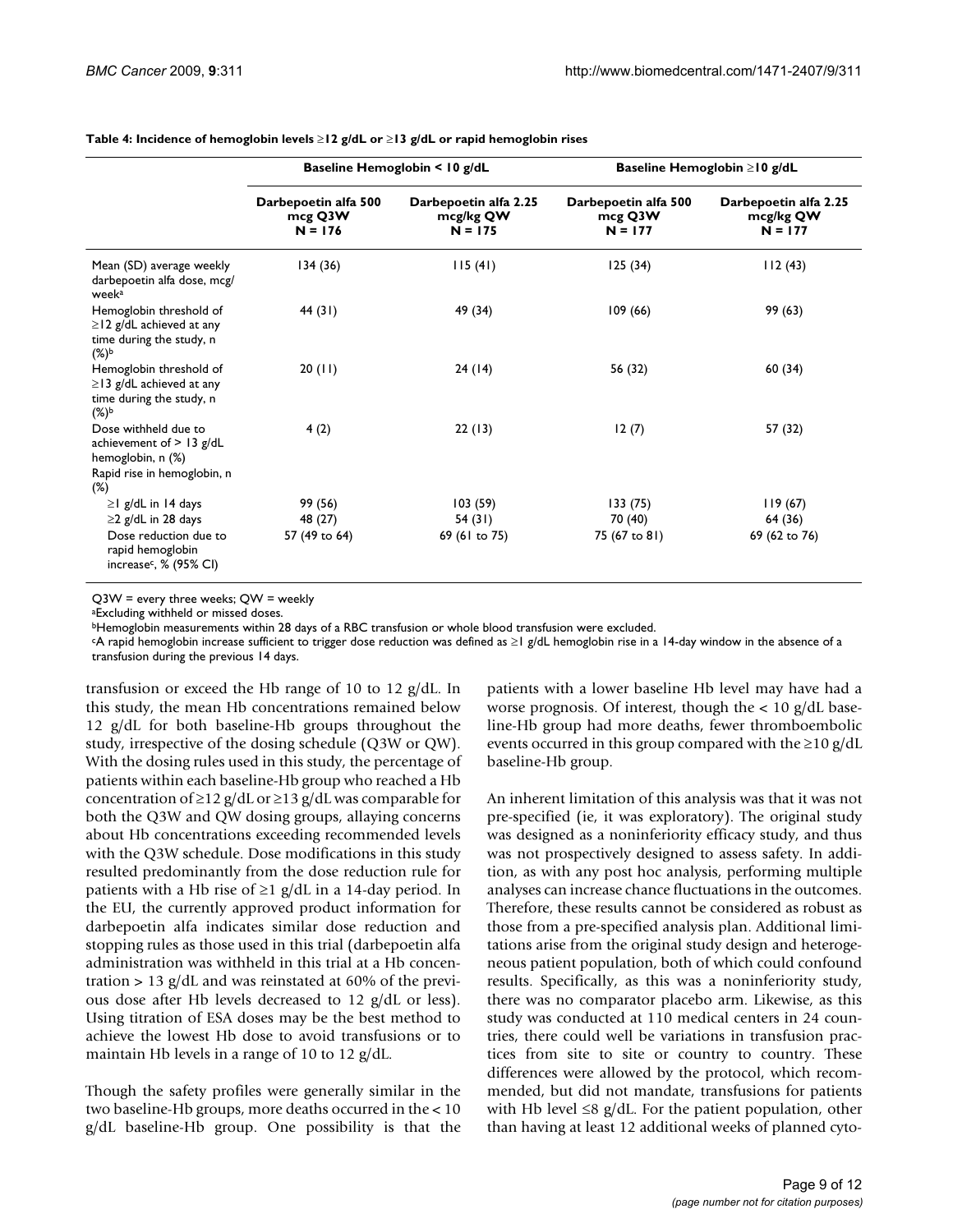|                                                                                                |                                              | Baseline Hemoglobin < 10 g/dL                   |                                              | Baseline Hemoglobin ≥10 g/dL                    |  |  |
|------------------------------------------------------------------------------------------------|----------------------------------------------|-------------------------------------------------|----------------------------------------------|-------------------------------------------------|--|--|
|                                                                                                | Darbepoetin alfa 500<br>mcg Q3W<br>$N = 176$ | Darbepoetin alfa 2.25<br>mcg/kg QW<br>$N = 175$ | Darbepoetin alfa 500<br>mcg Q3W<br>$N = 177$ | Darbepoetin alfa 2.25<br>mcg/kg QW<br>$N = 177$ |  |  |
| Adverse events of<br>historical interest, death<br>on-study, and disease<br>progression, n (%) | 84 (48)                                      | 80(46)                                          | 67(38)                                       | 75 (42)                                         |  |  |
| On-study deaths, n (%)                                                                         | 24(14)                                       | 32(18)                                          | 14(8)                                        | 20(11)                                          |  |  |
| Disease progression, n (%)                                                                     | 42 (24)                                      | 37(21)                                          | 29(16)                                       | 36(20)                                          |  |  |
| Cardiovascular and<br>thromboembolic events, n<br>$(\%)$                                       | 22(12)                                       | 27(15)                                          | 33(19)                                       | 34(19)                                          |  |  |
| Arrhythmias                                                                                    | 7(4)                                         | 7(4)                                            | 9(5)                                         | 13(7)                                           |  |  |
| Cerebrovascular<br>accident                                                                    | 0(0)                                         | 2(1)                                            | 0(0)                                         | 1(0.6)                                          |  |  |
| Congestive heart failure                                                                       | 5(3)                                         | 7(4)                                            | 4(2)                                         | 6(3)                                            |  |  |
| Myocardial infarction/<br>Coronary artery<br>disorders                                         | 2(1)                                         | 3(2)                                            | 3(2)                                         | 0(0)                                            |  |  |
| Embolism/Thrombosis                                                                            | 11(6)                                        | 11(6)                                           | 19(11)                                       | 17(10)                                          |  |  |
| Seizure, n (%)                                                                                 | 1(0.6)                                       | 0(0)                                            | 0(0)                                         | 1(0.6)                                          |  |  |
| Hypertension, n (%)                                                                            | 6(3)                                         | 7(4)                                            | 2(1)                                         | 6(3)                                            |  |  |
| Pure red blood cell aplasia,<br>n (%)                                                          | 0(0)                                         | 0(0)                                            | 0(0)                                         | 0(0)                                            |  |  |
| Immune system disorders,<br>n(%)                                                               | 0(0)                                         | 1(0.6)                                          | (0.6)                                        | 2(1)                                            |  |  |
| Neoplasms benign,<br>malignant, or unspecified<br>(includes cysts/polyps), n<br>$(\%)$         | 44 (25)                                      | 33 (19)                                         | 14(8)                                        | 26(15)                                          |  |  |

<span id="page-9-0"></span>**Table 5: Incidence of adverse events of historical interest, death on-study, and disease progressiona**

Q3W = every three weeks; QW = weekly

aIncludes all events within 28 days of the last dose of study drug (except serious adverse events, which were reported at any time after the first dose of study drug).

toxic chemotherapy, there were no limitations regarding chemotherapy type. Patients also had different stages of disease and a variety of tumor types, including lung, breast, colon, and hematologic. Patient populations with baseline Hb < 10 g/dL or  $\geq$ 10 g/dL appeared generally well-balanced regarding stage and tumor type (Table [1\)](#page-4-0); however, that does not rule out subtle differences that could affect interpretation. Lastly, the proportion of patients in each group who died could be a possible confounding factor. To determine what role this last factor might have, we examined survival curves and performed additional analyses using death as a competing risk (data not shown, methodology described in [\[32\]](#page-11-21)). These analyses indicated that death or timing of death did not substantially affect the data.

Taken together, the data from this exploratory analysis indicate that patients with baseline Hb <  $10 \text{ g/d}$ L and  $\geq 10$ g/dL may benefit from ESA therapy. However, given our evolving understanding of possible long-term safety issues related to ESA use, including the effect of the Hb

level at ESA initiation as well as target and/or achieved Hb levels, these results should be interpreted with caution. Ongoing long-term safety studies are expected to provide more clarity on these and other issues. Therefore, while these initial results contribute to the ongoing discussion of how to best use ESAs in patients with CIA, there are a variety of limitations of this exploratory analysis. Additional prospective studies that examine outcomes in patients treated with ESAs according to the current ESA product information will be of interest to clinical practice.

# **Conclusion**

Recent changes have been made globally to the ESA product information, including changes in the recommended baseline Hb level at which ESA therapy should be initiated in CIA patients. To examine how these changes may affect patient care, this exploratory analysis retrospectively examined outcomes in darbepoetin alfa-treated CIA patients who were categorized into baseline-Hb strata of < 10 g/dL or ≥10 g/dL at initiation of ESA therapy. In this analysis, darbepoetin alfa administered 500 mcg Q3W or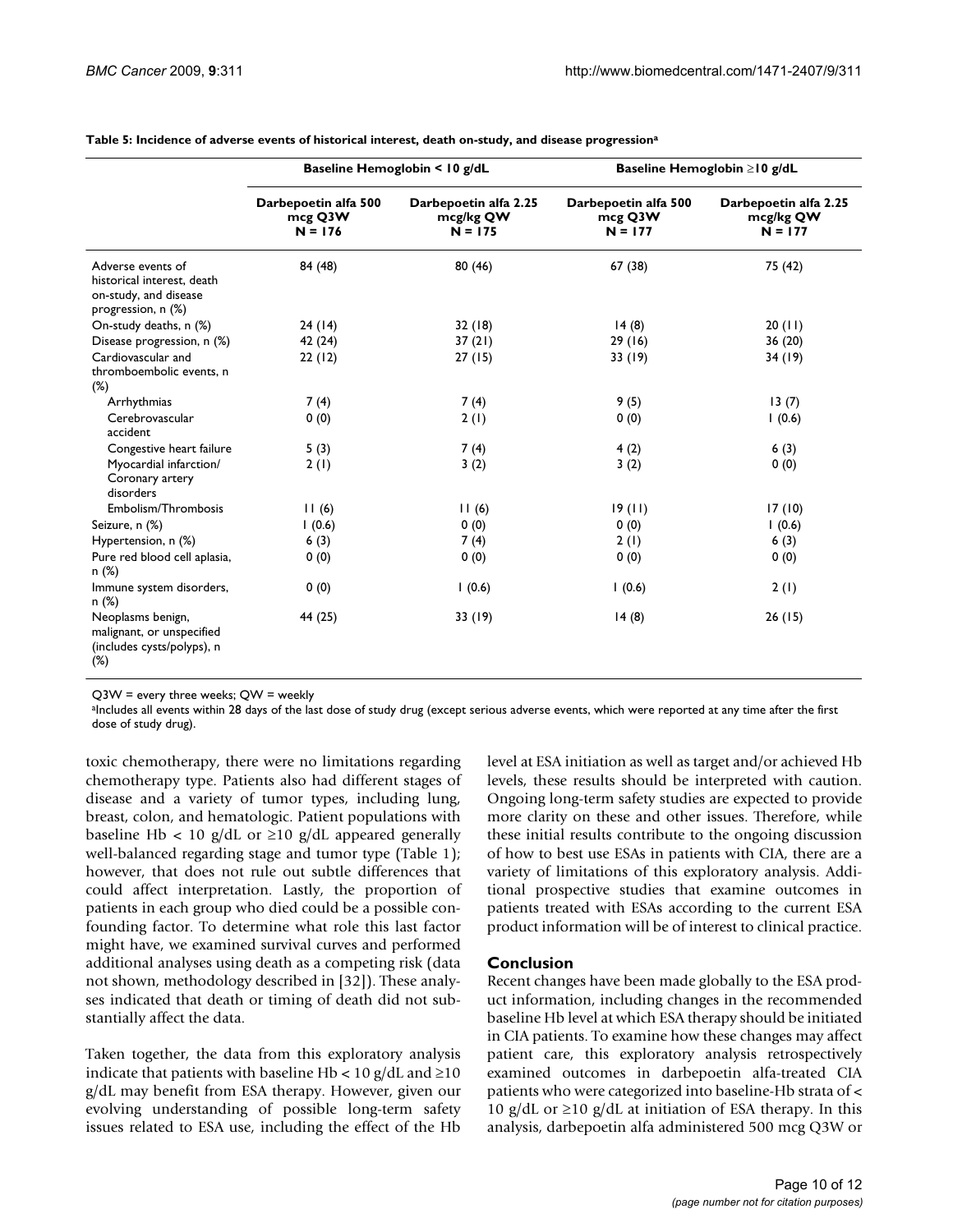2.25 mcg/kg QW raised Hb levels in both baseline-Hb groups while still maintaining mean Hb levels below 12 g/dL as recommended by the EU ESA product information. However, patients with a baseline Hb level ≥10 g/dL had fewer transfusions and faster anemia correction compared with patients in the  $< 10$  g/dL baseline-Hb group. Safety profiles were generally similar in both baseline-Hb groups except that the < 10 g/dL baseline-Hb group had a slightly higher incidence of deaths while the  $\geq 10$  g/dL baseline-Hb group had a slightly higher incidence of thromboembolic events and a higher incidence of patients reaching a Hb level ≥13 g/dL. Since this was a retrospective analysis, additional studies are warranted to examine how baseline Hb levels at initiation of ESA therapy affect hematological responses and safety outcomes.

# **Competing interests**

Johan Vansteenkiste has research support from the Amgen Chair in Supportive Cancer Care held at the University of Leuven.

Michael Hedenus has been and is a member of temporary advisory boards for Amgen Sweden and has also received minor honoraria from Amgen Inc.

Pere Gascon has received honoraria from Amgen Inc. for lectureships.

Carsten Bokemeyer has received honoraria from Amgen Inc. for seminars and has been on advisory boards for Amgen Inc., Centocor Ortho Biotech, and Roche. Carsten Bokemeyer also declares that Amgen Inc. has funded two clinical studies on darbepoetin alfa in oncology at his institutional department.

Heinz Ludwig has participated in advisory boards for Amgen Inc., Centocor Ortho Biotech, and Roche.

Jan Vermorken declares no competing interests.

Lisa Hamilton is an employee of Amgen Inc. and owns Amgen Inc. stock.

Ken Bridges is an employee of Amgen Inc. and owns Amgen Inc. stock.

Beatriz Pujol is an employee of Amgen Inc. (Medical Director International Development) and owns Amgen Inc. stock.

# **Authors' contributions**

All authors read and approved the final manuscript. JV participated in the study conception and design; was involved in collecting, analyzing, and interpreting the data; and helped draft the manuscript. MH was involved in collecting the data and helped draft the manuscript. PG was involved in analyzing and interpreting the data and helped draft the manuscript. CB participated in the study conception and design; was involved in analyzing and interpreting the data; and helped draft the manuscript. HL was involved in analyzing and interpreting the data and helped draft the manuscript. JV was involved in analyzing and interpreting the data and helped draft the manuscript. LH participated in the study conception and design; was involved in analyzing and interpreting the data; and helped draft the manuscript. KB was involved in analyzing and interpreting the data and helped draft the manuscript. BP was involved in collecting, analyzing, and interpreting the data as well as helped to draft the manuscript.

# **Acknowledgements**

We thank Linda Runft, PhD, Helen Wilfehrt, PhD, and Susanna Mac, MD, PhD, who provided medical writing services, and Jason Legg, PhD, who provided support for the statistical analysis, all on behalf of Amgen Inc.

For this study (Amgen study 20030231), Amgen Inc. provided financial support for study design, data collection, data analyses, and data interpretation. Amgen Inc. also provided financial support for the preparation of the manuscript and supported the decision to submit the manuscript for publication. Amgen Inc. will finance any article processing charges.

#### **References**

- <span id="page-10-0"></span>1. Groopman JE, Itri LM: **[Chemotherapy-induced anemia in](http://www.ncbi.nlm.nih.gov/entrez/query.fcgi?cmd=Retrieve&db=PubMed&dopt=Abstract&list_uids=10511589) [adults: incidence and treatment.](http://www.ncbi.nlm.nih.gov/entrez/query.fcgi?cmd=Retrieve&db=PubMed&dopt=Abstract&list_uids=10511589)** *J Natl Cancer Inst* 1999, **91(19):**1616-1634.
- <span id="page-10-1"></span>2. Cella D, Dobrez D, Glaspy J: **[Control of cancer-related anemia](http://www.ncbi.nlm.nih.gov/entrez/query.fcgi?cmd=Retrieve&db=PubMed&dopt=Abstract&list_uids=12649095) [with erythropoietic agents: a review of evidence for](http://www.ncbi.nlm.nih.gov/entrez/query.fcgi?cmd=Retrieve&db=PubMed&dopt=Abstract&list_uids=12649095) [improved quality of life and clinical outcomes.](http://www.ncbi.nlm.nih.gov/entrez/query.fcgi?cmd=Retrieve&db=PubMed&dopt=Abstract&list_uids=12649095)** *Ann Oncol* 2003, **14(4):**511-519.
- <span id="page-10-2"></span>3. Barbara JA: **[The rationale for pathogen-inactivation treat](http://www.ncbi.nlm.nih.gov/entrez/query.fcgi?cmd=Retrieve&db=PubMed&dopt=Abstract&list_uids=15615254)[ment of blood components.](http://www.ncbi.nlm.nih.gov/entrez/query.fcgi?cmd=Retrieve&db=PubMed&dopt=Abstract&list_uids=15615254)** *Int J Hematol* 2004, **80(4):**311-316.
- <span id="page-10-3"></span>4. Looney MR, Gropper MA, Matthay MA: **[Transfusion-related](http://www.ncbi.nlm.nih.gov/entrez/query.fcgi?cmd=Retrieve&db=PubMed&dopt=Abstract&list_uids=15249468) [acute lung injury: a review.](http://www.ncbi.nlm.nih.gov/entrez/query.fcgi?cmd=Retrieve&db=PubMed&dopt=Abstract&list_uids=15249468)** *Chest* 2004, **126(1):**249-258.
- <span id="page-10-4"></span>5. Khorana AA, Francis CW, Blumberg N, Culakova E, Refaai MA, Lyman GH: **[Blood transfusions, thrombosis, and mortality in](http://www.ncbi.nlm.nih.gov/entrez/query.fcgi?cmd=Retrieve&db=PubMed&dopt=Abstract&list_uids=19029504) [hospitalized patients with cancer.](http://www.ncbi.nlm.nih.gov/entrez/query.fcgi?cmd=Retrieve&db=PubMed&dopt=Abstract&list_uids=19029504)** *Arch Intern Med* 2008, **168(21):**2377-2381.
- <span id="page-10-5"></span>6. Bohlius J, Wilson J, Seidenfeld J, Piper M, Schwarzer G, Sandercock J, Trelle S, Weingart O, Bayliss S, Djulbegovic B, *et al.*: **[Recombinant](http://www.ncbi.nlm.nih.gov/entrez/query.fcgi?cmd=Retrieve&db=PubMed&dopt=Abstract&list_uids=16705125) [human erythropoietins and cancer patients: updated meta](http://www.ncbi.nlm.nih.gov/entrez/query.fcgi?cmd=Retrieve&db=PubMed&dopt=Abstract&list_uids=16705125)[analysis of 57 studies including 9353 patients.](http://www.ncbi.nlm.nih.gov/entrez/query.fcgi?cmd=Retrieve&db=PubMed&dopt=Abstract&list_uids=16705125)** *J Natl Cancer Inst* 2006, **98(10):**708-714.
- <span id="page-10-6"></span>7. Gabrilove JL, Cleeland CS, Livingston RB, Sarokhan B, Winer E, Einhorn LH: **[Clinical evaluation of once-weekly dosing of epoetin](http://www.ncbi.nlm.nih.gov/entrez/query.fcgi?cmd=Retrieve&db=PubMed&dopt=Abstract&list_uids=11387360) [alfa in chemotherapy patients: improvements in hemoglobin](http://www.ncbi.nlm.nih.gov/entrez/query.fcgi?cmd=Retrieve&db=PubMed&dopt=Abstract&list_uids=11387360) [and quality of life are similar to three-times-weekly dosing.](http://www.ncbi.nlm.nih.gov/entrez/query.fcgi?cmd=Retrieve&db=PubMed&dopt=Abstract&list_uids=11387360)** *J Clin Oncol* 2001, **19(11):**2875-2882.
- <span id="page-10-8"></span>8. Hedenus M, Adriansson M, San Miguel J, Kramer MH, Schipperus MR, Juvonen E, Taylor K, Belch A, Altes A, Martinelli G, *et al.*: **[Efficacy](http://www.ncbi.nlm.nih.gov/entrez/query.fcgi?cmd=Retrieve&db=PubMed&dopt=Abstract&list_uids=12877666) [and safety of darbepoetin alfa in anaemic patients with lym](http://www.ncbi.nlm.nih.gov/entrez/query.fcgi?cmd=Retrieve&db=PubMed&dopt=Abstract&list_uids=12877666)phoproliferative malignancies: a randomized, double-blind, [placebo-controlled study.](http://www.ncbi.nlm.nih.gov/entrez/query.fcgi?cmd=Retrieve&db=PubMed&dopt=Abstract&list_uids=12877666)** *Br J Haematol* 2003, **122(3):**394-403.
- 9. Littlewood TJ, Bajetta E, Nortier JW, Vercammen E, Rapoport B: **[Effects of epoetin alfa on hematologic parameters and qual](http://www.ncbi.nlm.nih.gov/entrez/query.fcgi?cmd=Retrieve&db=PubMed&dopt=Abstract&list_uids=11387359)ity of life in cancer patients receiving nonplatinum chemotherapy: results of a randomized, double-blind, placebo[controlled trial.](http://www.ncbi.nlm.nih.gov/entrez/query.fcgi?cmd=Retrieve&db=PubMed&dopt=Abstract&list_uids=11387359)** *J Clin Oncol* 2001, **19(11):**2865-2874.
- <span id="page-10-7"></span>Vansteenkiste J, Pirker R, Massuti B, Barata F, Font A, Fiegl M, Siena S, Gateley J, Tomita D, Colowick AB, *et al.*: **[Double-blind, placebo](http://www.ncbi.nlm.nih.gov/entrez/query.fcgi?cmd=Retrieve&db=PubMed&dopt=Abstract&list_uids=12189224)[controlled, randomized phase III trial of darbepoetin alfa in](http://www.ncbi.nlm.nih.gov/entrez/query.fcgi?cmd=Retrieve&db=PubMed&dopt=Abstract&list_uids=12189224) [lung cancer patients receiving chemotherapy.](http://www.ncbi.nlm.nih.gov/entrez/query.fcgi?cmd=Retrieve&db=PubMed&dopt=Abstract&list_uids=12189224)** *J Natl Cancer Inst* 2002, **94(16):**1211-1220.